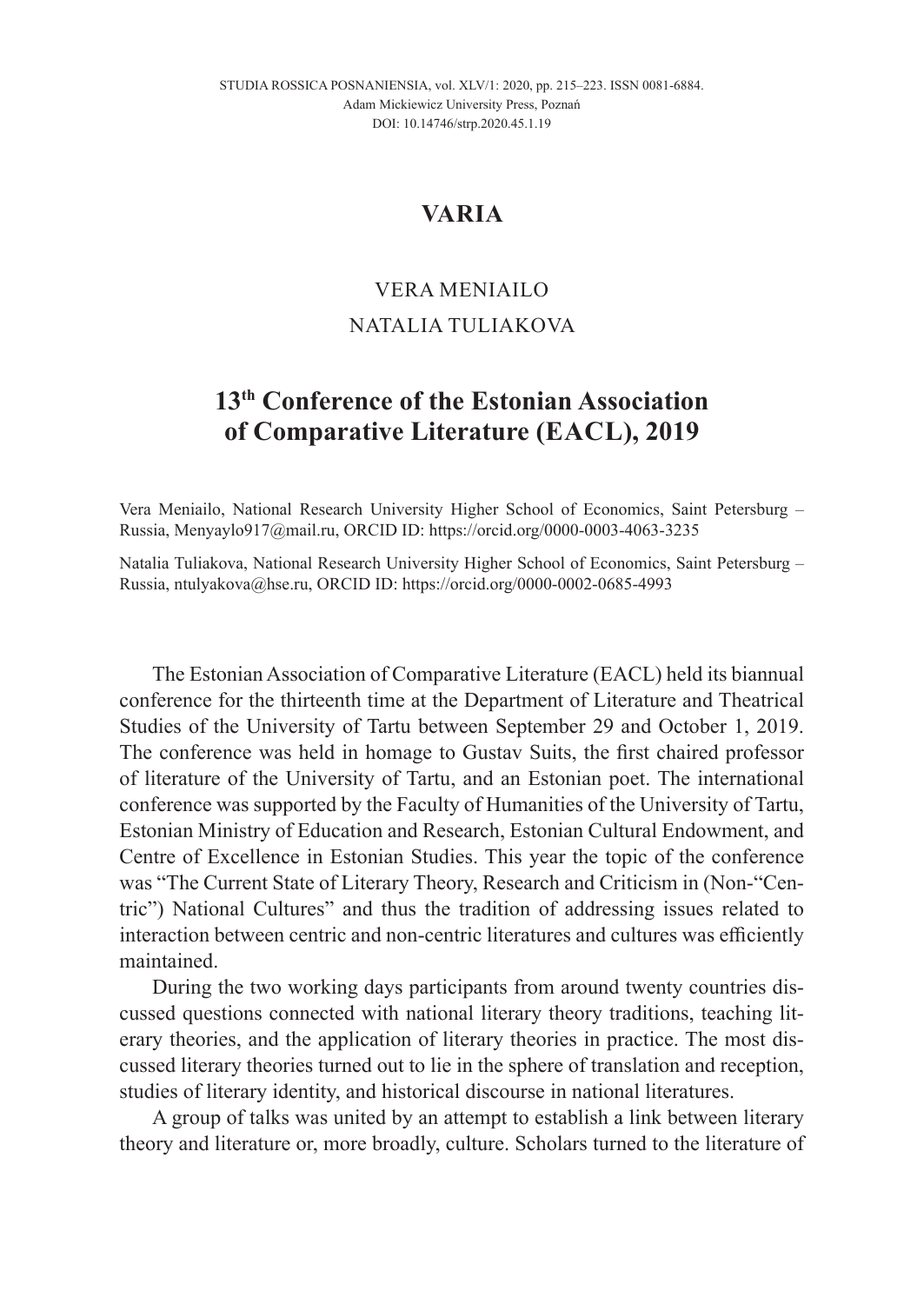Lithuania, France, Russia, Estonia, and Cuba, and connected it to the current trends in philosophy, sociology, and psychology. **Ausra Jurgutiene** (Institute of Lithuanian Literature and Folklore, Lithuania) in her paper "Some Comments on Literary Theory in Nowadays Lithuania" gave a broad picture of Lithuanian literary journals, anthologies of literary translations, and associations. Ausra identified the key challenges that Lithuanian literary studies face nowadays, among which are disputes over ways of teaching literature, the positions of "small" literatures, the accurate translation of theoretical works, and the critical attitude to outdated dogmas. **Francesca Manzari** (University of Rome "La Sapienza", Italy) gave a talk "On a Peripheral Theory of Love", in which she analysed the  $13<sup>th</sup>$  century Tuscan poetry, i.e. its philosophic implications. Using Giorgio Agamben's research into the poetry, Francesca outlined the relations between knowledge, philosophy and poetry in Western culture. The 13<sup>th</sup> century was shown as a demarcation line, after which 'knowledge and word' were separated, which gave an impetus to literary studies thriving, where the "word" became an object of knowledge.

**Raili Marling** (University of Tartu, Estonia) delivered the paper "Traveling Theory Reimagined: Feminist Literary Theory in Estonia", which identified the place of Estonian feminist literary theory in the Anglo- and American-centric reality of today. Distinguishing between international and local feminist theory, Raili stressed that feminism is not a cosmopolitan, but rather an imperialistic theory. Thus, in the constantly changing political world, feminism is a 'traveling theory'. In the 1990s western feminists went east to spread their ideas, but met strong oppositions. However, they were not only rejected, but also appealed to the public, which created hybridized, or creolized systems. In Estonia, Raili Marling argues, such a situation can be observed. What we see is a lack of local engagement with the theory, and feminism in Estonia exists in a state of practicing and isolation.

**Vera Meniailo** (National Research University Higher School of Economics, Russia) summarized the theory of foregrounding developed by the Russian scholar Irina Arnold in the late  $20<sup>th</sup>$  century in her paper "I.V. Arnold's Theory of Foregrounding and its Application to Text Analysis". The theory stands on the grounds that key elements of the text (such as title, key words etc.) are always intentional and thus should be considered first in order to objectively disclose the author's message. Vera illustrated the relevance of this theory to contemporary text analysis by the material of her own research, in which she applied principles of foregrounding to the analysis of key concepts in John Fowles' novels. The paper "Genre Studies in Russian Literary Research: Current Challenges and Needs" by **Natalia Tuliakova** (National Research University Higher School of Economics, Russia) outlined the major achievements of Russian scholars in developing genre theory and identified some pitfalls, which result from the lack of a comparative perspective.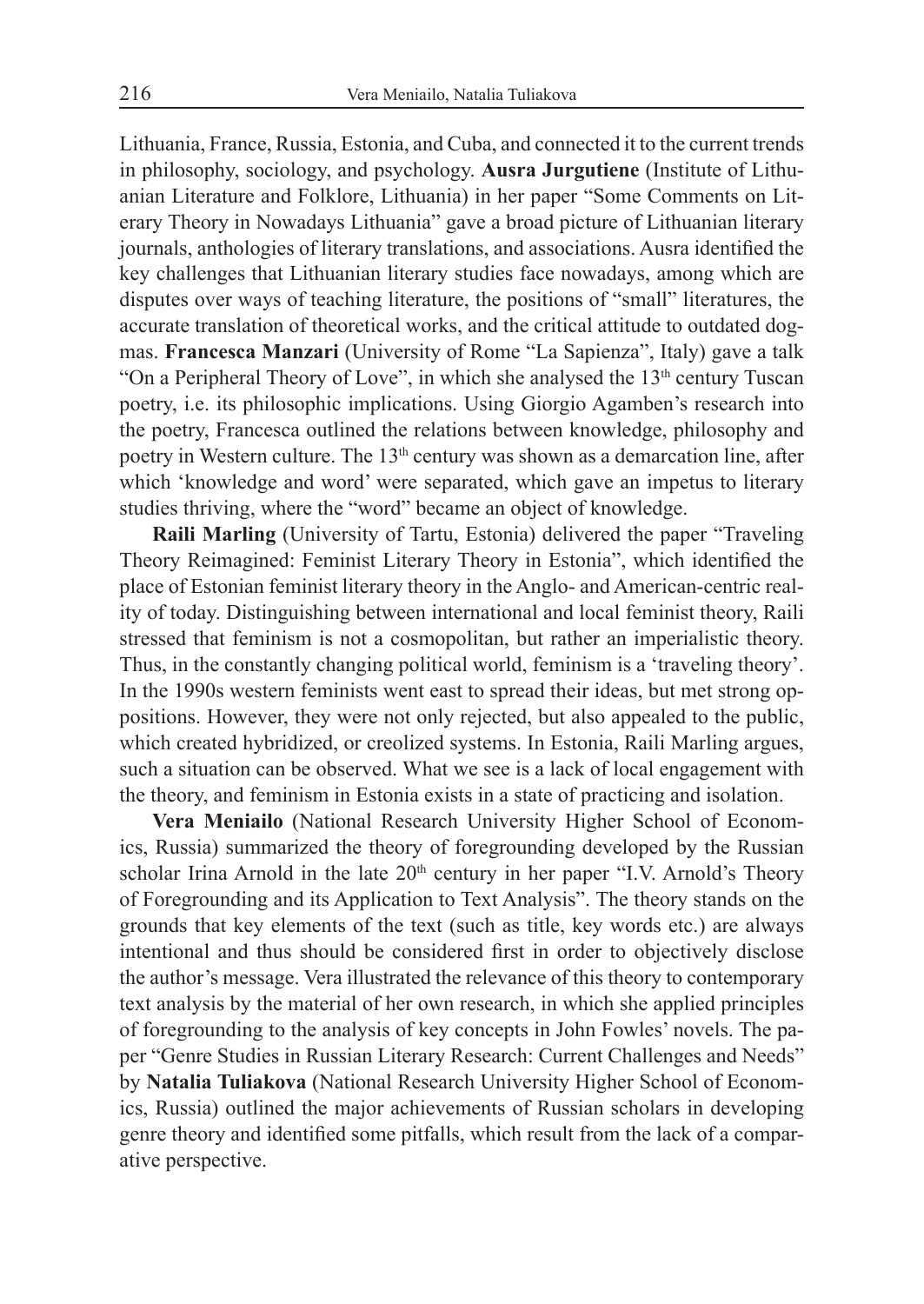**Kaisa Ling** (University of Tartu, Estonia) spoke on "The Perpetuation of Neobaroque in Theory and in Practice", namely, on Alejo Carpentier, José Lezama Lima, and Severo Sarduy, the Cuban authors of Neo-Baroque poetics theory, and how their ideas concerning the nature of the language were reflected in their novels. Literary texts referred to as 'neo-baroque' are first and foremost "difficult, confusing, convoluted, and controversial" as they highlight the role of language and form in creating a literary world. **Anne-Marie Le Bailiff** (independent researcher, France) discussed the status of Paris as a literary capital in her talk "Paris, 'un lieu centre de touts les centres' est-ce toujours d'actualité?". Applying the ideas of the recently deceased Pascale Casanova, Anne-Marie identified the reasons for changes of the Paris status, among which are new methods of writing and a different type of relationships between writers, readers, and publishers, which dictates a new balance of forces in the writing – readership – publishing triangle.

As it has been already mentioned, theories of translation and reception gained much attention during the conference, starting with the plenary speech "L'Essence éthique du dialogue culturel" given by **Ladislav Franek (**Slovak Academy of Sciences**)**, who stressed the importance of literature as a means of establishing and maintaining cultural dialogue in the contemporary world. **Harvi Lee Hix** (University of Wyoming, USA) in the paper "Aspects of Current Literary-Critical Discourse" focused on what he defined as the 'translation inertia' that equally finds a place in translations of the Bible and in political slogans. He stressed the importance of world literature and close attention to words, the meanings of which change over time. As it is impossible to secure the meaning of any text, literary studies help to overcome these challenges. **Lora Tamošiūnienė** (Mykolas Romeris University, Lithuania) argued in her speech "Translating Nature Excerpts" that translation could emphasize the importance of such elements of a text that are often left unnoticed by contemporary readers and even scholars. Nature scenes descriptions are among such deprived elements. However, analysis of nature excerpts translations shows that certain landscapes tend to be 'translated' consistently.

**Susanna Soosaar's** (University of Tartu, Estonia) paper "The Relevance of the Reading Experience" gave an overview of Reader-Response theories, looking more closely at Wolfgang Iser's and Stanley Fish's ideas. Then Susanna described how the theories were translated into Estonian and gave tribute to the most significant Estonian researchers in the field – Jaanus Vaiksoo, who stated that a generation has a collective way of reading, and Johanna Ross, who suggested several models of reading the Soviet Estonian *Bildungsroman*. Drawing on the same culture, in the paper "La crise de l'attention et la critique dans la société contemporaine hypermédiatique" **Tanel Lepsoo** (University of Tartu, Estonia) dwelt on the role of literature and arts in the modern world characterized by its attention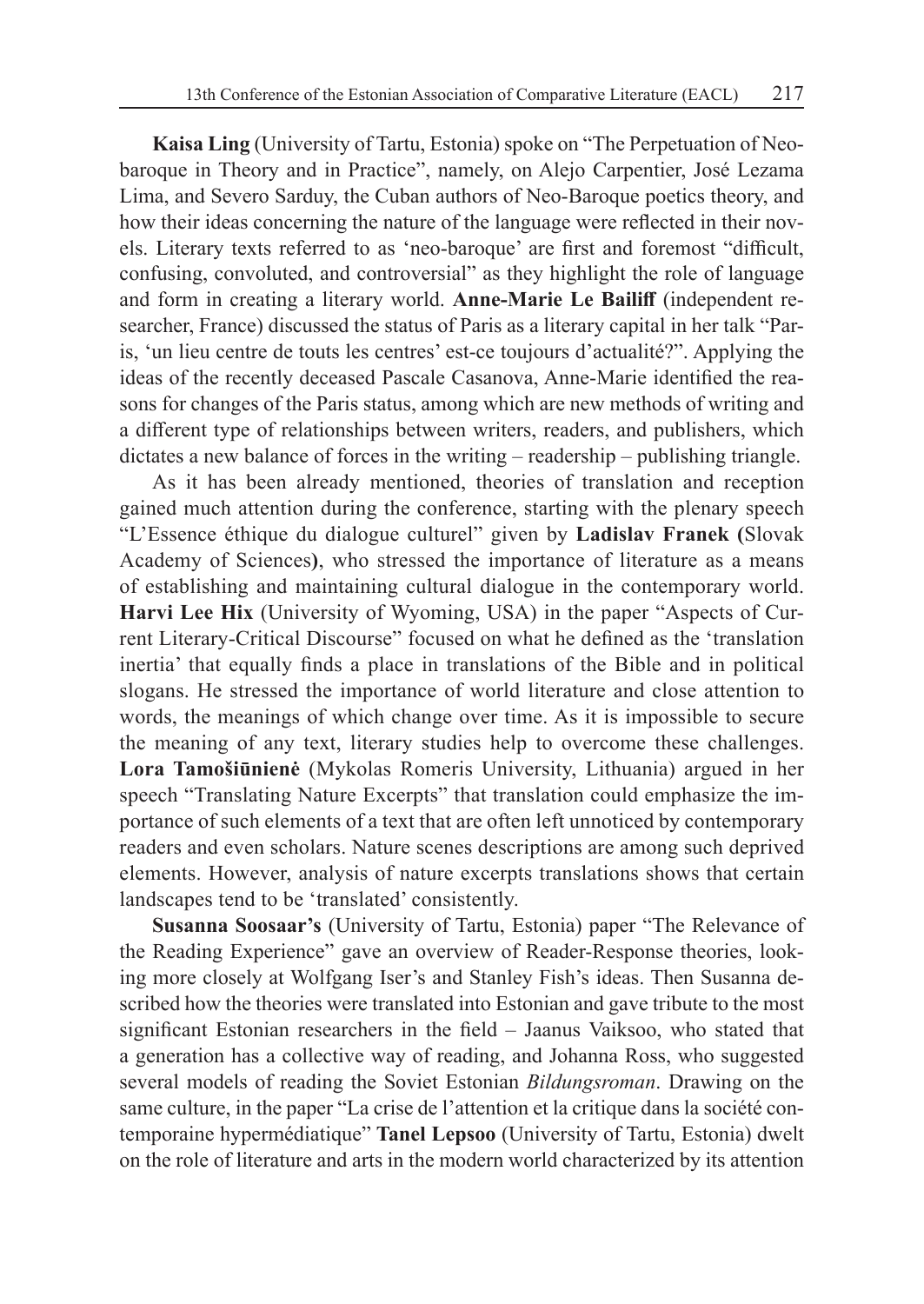crisis. Drawing on the analysis of Reed Morn's prose and the ideas articulated by Lionel Ruffel and Yves Citton, Tanel asserted that art is a mediascape that helps the reader to find shelter, and at the same time to enter different ethnoscapes and be for a while a part of a different identity.

Identity was another key question discussed during the conference. Different aspects of identity (national, gender, social and even literature identity) were analyzed by participants from China, India, Lebanon, France and Hungary. Several speakers shared their ideas on double identities, be they of readers, scholars, or literary characters. **Kai Yung Lee** (University of Hong Kong, China) gave a talk on "Grappling with Contrasting Identities", in which she outlined the reasons for double identities emergence, challenges associated with them and ways of tackling them. **Lu Jinjin** (Masaryk University, Czech Republic) shared her dual experience of research in Australia and China in the paper titled "Cinderella and Pandora's Box: Auto-Ethnographic Reflections on My Early Career Trajectory between Australia and China". Using metaphoric images of Cinderella and Pandora, Jinjin dwelt on the obstacles to the career of a female bilingual in a multicultural surrounding. This experience resulted in a series of auto-ethnographic reflections, which the scholar briefly described in her talk, expressing the hope that this narrative would help readers to re-evaluate cultural stereotypes about Westerners and Asians. **Kuber Nag** (Indian Institute of Technology, India) discussed "Writing in the Vernacular: Asserting Dalit Identity in Odia Dalit Literature?", analysing Dalit identity, repressed due to its marginal status, but established through the process of writing, because literature can help to improve the situation as reading requires sympathetic identification with the protagonist.

Several papers covered the topic of writers' national identity. **Renáta Balázs'** (Eötvös Loránd University, Hungary) paper "Writing of Contemporary National Literary History in Finland and Hungary – a Comparative Approach" compared the representation of literary history in two countries with a cognate language, Hungary and Finland. What unites them is belonging to minor cultures, hence a necessity to connect to major literary histories. In addition, the scholar presented a productive model of the cultural gravitation developed by Melinda Szarvas, which can explain the shifting relations between major and minor cultures. As for Finnish literary history, it is complicated by the debated question of what it is to be a Finnish writer. Does it mean writing in Finnish, living in Finland, having Finnish citizenship? The answer dictates the model of literary history, e.g. in the 2013 book Finnish literature (*Suomen nykykirjallisuus)*, where one chapter is wholly devoted to migrant literature. **Sara Bédard-Goulet** (University of Tartu, Estonia) talked about "Litteratures migraintes: Concept from an Excentric Literary Field", which addressed the concept of migrant literature and its realization in the largely multicultural Canadian-Quebec literature, as opposed to French and Canadian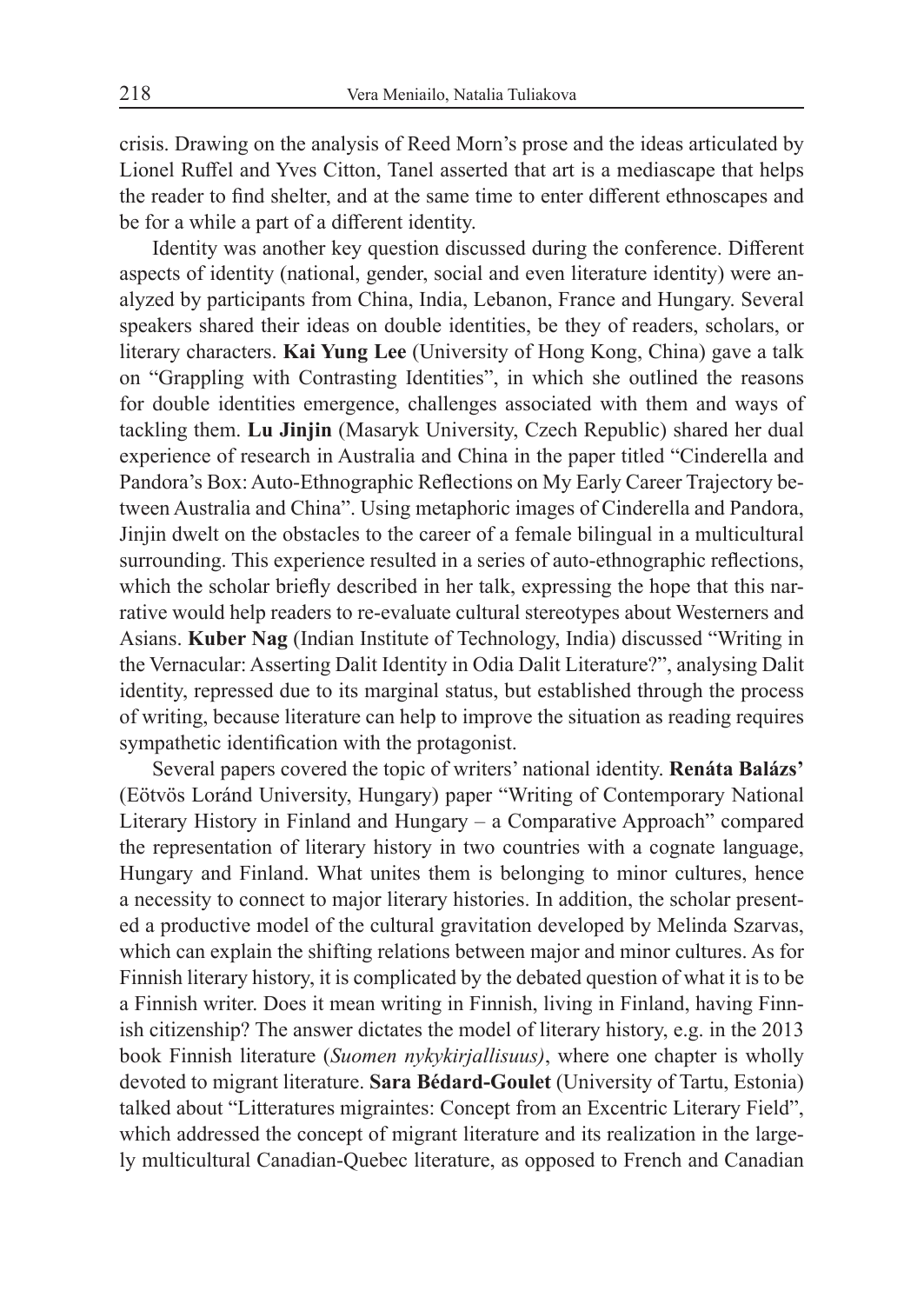literatures. Sara characterized Quebec literature as a 'hybridity movement'. The typical features she identified were the topic of displacement, specific forms that tend to be autobiographical, and hybrid texts. The scholar also emphasized the necessity to connect migrant literature to the related concepts of ethnic literature, immigration literature, exile literature, diaspora literature, emigration literature, cosmopolitanism and nomadism. **Lucía Caminada Rossetti** (independent researcher, Argentina) in the talk titled "How we Read Argentinian Literature as Part of the Latin-American One? Debates, Characteristics and Dialogues" asked to what extent it is reasonable to see Argentine literature within the context of Latin-American literature. What is Latin-American literature as a whole and how representative is the literature of Argentina?

Another two papers looked at the identity issue in the oeuvre of particular authors. In the paper "Aesthetic perspectives and the critique de Emilia Pardo Bazán: Naturalism in *La tribuna*" **Dolores Thion-Soriano** (University of Nantes, France) discussed the Spanish writer in the context of European and Spanish naturalism. Bazán's Obras imbued Spanish cultural traditions, scientific method, and feministic views. **Laure Zarif Keyrouz's** (University of Trieste, Italy) "Representation of Places within the Literature and Art of Etel Adnan in the Two Books *In the Heart of the Heart of Another Country* and *Of Cities & Women (letters to Fawwaz)*" analysed the 2005 and the 1993 novels by the American-Lebanese writer. Their main topics are the search for identity – political, and geographic – on the boundary of several countries. In this context it is essential for a literary critic how these places are construed.

Other scholars approached literature from the historical perspective, either analyzing how a particular historic period affected the development of literature or literary studies, or ascertaining how historic events are reflected in literature and the visual arts. **Beata Waligórska-Olejniczak** (Adam Mickiewicz University, Poland) in the paper "Working through War Trauma in Contemporary Russian Cinema: the State of Current and Prospective Research" presented an attempt to interpret contemporary Russian war movies within the trauma studies context, comparing it with similar phenomena in German and USA cultures. Beata traced how post-traumatic identity is construed 'between memory and forgetting'. Historical trauma in contemporary cinema is visually represented by 'second witnesses', the generation that was not directly influenced by the military events. Still, evidence shows that trauma, notwithstanding how old, still has to be worked on.

**Artis Ostups'** (independent researcher, Latvia) "The Demands of History: Conceptualizing the Post-Revolutionary Melancholy of Contemporary Latvian Fiction" reviewed modern historical Latvian fiction and its major novels, particularly, "We. Latvia. The  $20<sup>th</sup>$  century" (2014–2018). Artis suggested several ways of interpreting the interest in history in its current form of 'melancholy and mourn-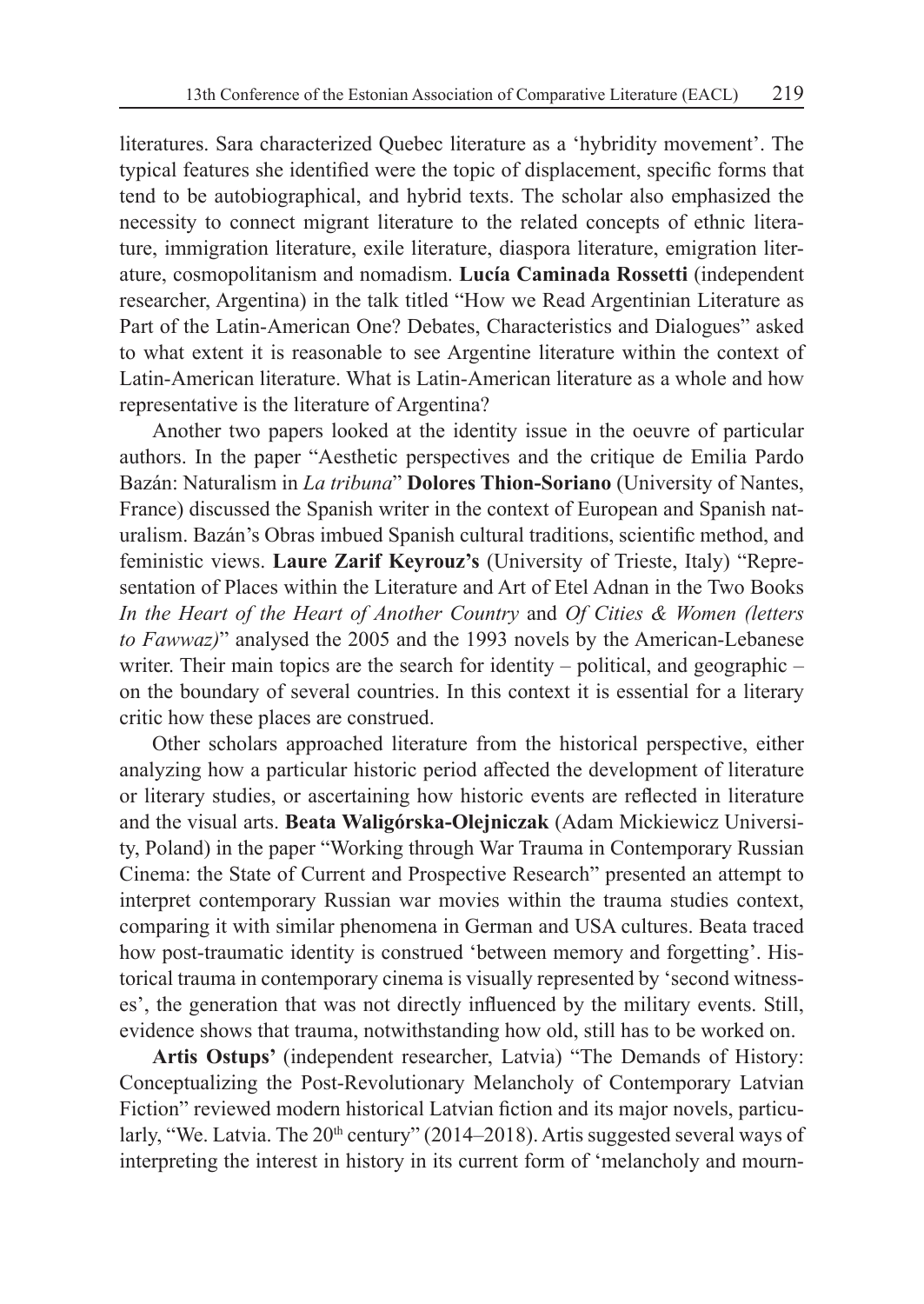ing': in Freudian terms of the reaction to traumatic loss, in the context of Tony Judt's historical analysis of Post-war events, through drawing a parallel with the 2009 Nobel Prize winner Herta Müller's ideas. **Audinga Pelurityte-Tikuišiene's** (Vilnius University, Lithuania) paper "History in Contemporary Lithuanian Literature" was connected to the one given by Artis, presenting an overview of the range of historical genres in Lithuanian contemporary literature. Audinga managed to show the shift from lyrical poetry prevalence to drama, especially in the oeuvre of Sigitas Geda and Marius Ivaškevičius.

**Anneli Mihkelev** (Tallinn University, Estonia), whose interest lies in the field of life-writing, highlighted the changes that this phenomenon is currently undergoing in her research "Poetry and Life Writing in Contemporary Cultures". Among the most noticeable trends, she emphasized the blending of autobiography with fiction, authors' desire to concentrate on historical events of global significance, and the focus on social and cultural life within the historical context. One more recent change is that life writing has penetrated into the sphere of the visual and performing arts. It is worth mentioning that Anneli is one of the organizers of the 12th International Conference of Baltic Literary Scholars Life Writing and History Writing in Contemporary Baltic Cultures held in Tallinn in November 2019. This research was echoed by **Joanny Anne Moulin** (Aix-Marseille University, France), who delivered a paper "Biography: A Blind Spot of French Theory". President of the Biography Society, and a biographer herself, she gave a talk on the French theory of biography. This theory spread in the 1970s and 1980s and, based on Jacques Derrida's philosophy of deconstruction and post-structuralist conceptions of Jacques Lacan and Michel Foucault, led to the situation when biography studies started to be neglected by academic research. Although the situation has improved recently for autobiographic studies, the same is not yet true for biography. Still, Joanny expressed the hope that relevant biography theory will develop soon.

**Marisa Kerbizi and Edlira Macaj** (Alexander Moisiu University, Albania) stressed the devastating impact that the ideology of a certain political regime has on art in the paper "Albanian Literature and its Critical Evaluation Process". The scholars made a case study of Albanian literature during the period of communism, when many authors were not published, were excluded from school curricula and even suffered repressions. The modern stage of another literary culture, namely postcolonial (the paper "Redefining Postcolonial Literature in the Contemporary Age: A Comparative Approach"), was described by **Shivani Ekkanath** (UC Berkeley, Le Havre campus, France), a young Indian writer living in Singapore.

A special section paid tribute to Gustav Suits, and 100 years of Tartu University, and was completely held in the language of the country hosting the conference – Estonian. **Elle-Mari Talivee's** (Estonian Academy of Sciences) paper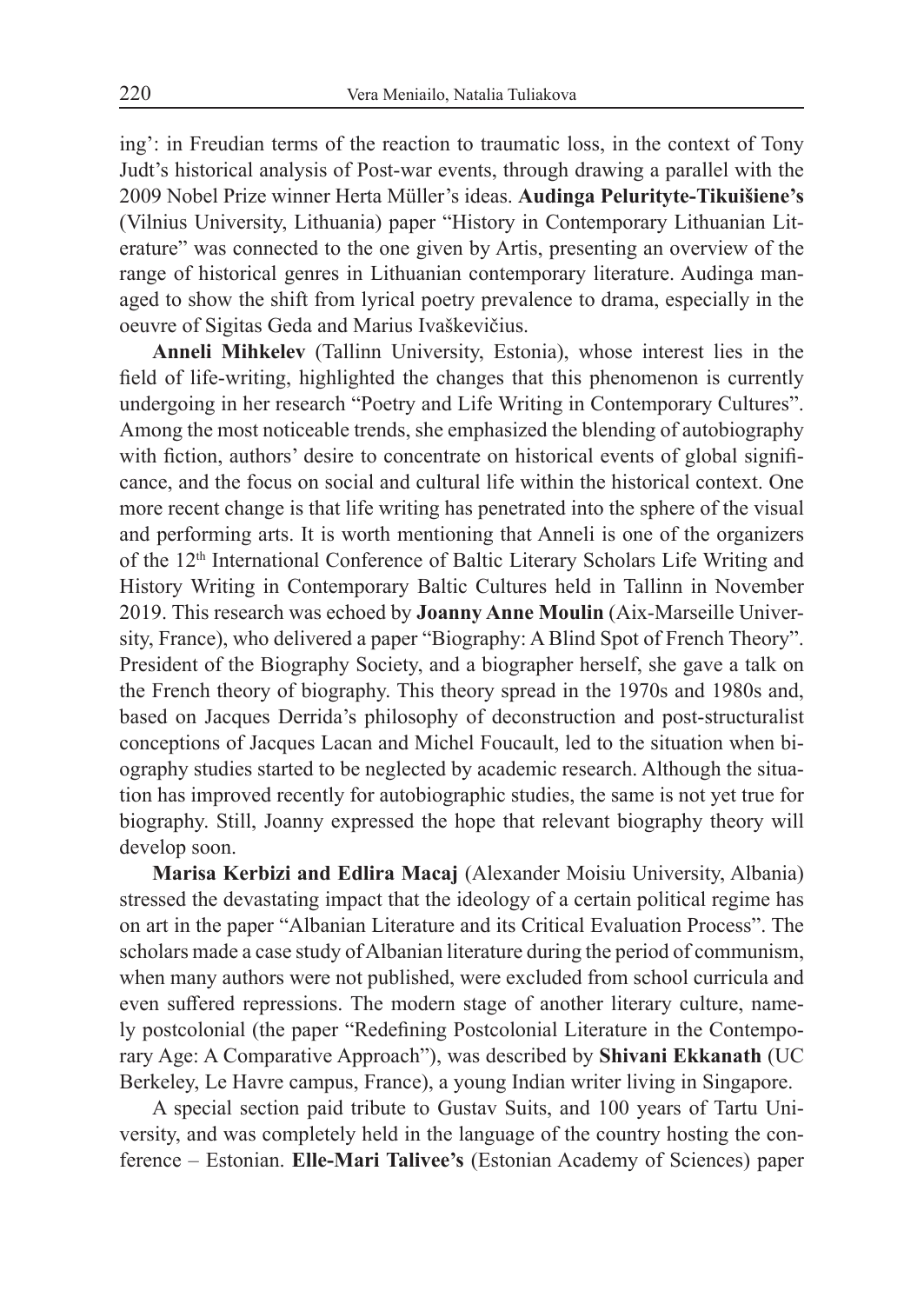"Eesti kirjanikud ja 1905, aasta tuli" demonstrated how the 1905 Revolution influenced Gustav Suits's political thought, and how his poetry that reflected the fighting spirit and the rebellious mood is linked to the tradition of Estonian industrial poetry. Elle-Mari also established the historical literary context for the Young Estonia movement's emergence. **Hasso Krull** (University of Tartu, Estonia) examined in "Luxembourgi aias: Gustav Suits ja Euroopa Liit" the views of Young Estonia and Gustav Suits on Estonia, Europe, and the search for a cultural force within the latter, which enabled the scholar to trace the origin of the Pan-European idea in Suits' works.

The paper "Õitsilise motiiv Juhan Liivi jutustuses «Vari» ja Karl Eduard Söödi varase loomeperioodi luules" by **Lauri Pilter** (University of Tartu, Estonia) compared several passages from the poetry of Juhan Liiv and Karl Eduard Sööt, focusing on the floral motif of blooms. This motif presents difficulties for translators, because the word "Õitsiline" (related to both 'blooming' and 'nocturnal') cannot be translated into any other language with a single word. **Tanar Kirs** (University of Tartu, Estonia) in the paper "Juhan Liivist Gustav Suitsuni. Luulevõrdlused" compared Juhan Liiv and Gustav Suits from the perspective of generation values, the attitude to time, and the past, present, and future. Tanar attempted to explain Liiv's appreciation of the younger poet.

**Liina Lukas** (University of Tartu, Estonia) emphasized the link between Baltic and German literary criticism, i.e. Georg Brandes and Gustav Suits. Throughout the paper named "Baltisaksa kirjanduskriitika ja Georg Brandes" Liina studied the contacts between the two scholars, Suits' perception of Baltic German literary criticism, and explained why Brandes was important for Estonian literary criticism. **Mirjam Hinrikus** (Estonian Academy of Sciences) and **Tiina Kirss** (University of Tartu, Estonia) in their paper "Gustav Suitsu kirjandusteoreetilistest ideedest" focused on Suits's national identity. Could he be considered a Nordic writer due to Brandes impact? The scholars also discussed Suits' theoretical views and the views on Estonian literary history articulated in his lectures.

**Marin Laak's** (Estonian Literary Museum) paper "Gustav Suitsu mõjukriitikast" followed the Estonian criticism of the 1920s that she called "impact criticism", meaning the search for literary role models and influences. Marin compared impact criticism with the criticism in the "Noor-Eesti" periodical. She argued that impact criticism is still an effective tool for literary historians. The paper "Murulugemine ja peebujutt" by **Arne Merilai** (University of Tartu, Estonia) discussed the Estonian researchers Karl Muru (1927–2017) and Harald Peep (1931–1998) and their method. In their usage of the national biobibliographic and intertextual impact critical method, they followed the tradition developed by Suits.

Several talks were devoted to teaching literature, current trends in this area and problematic issues that need to be tackled. Several scholars focused on prac-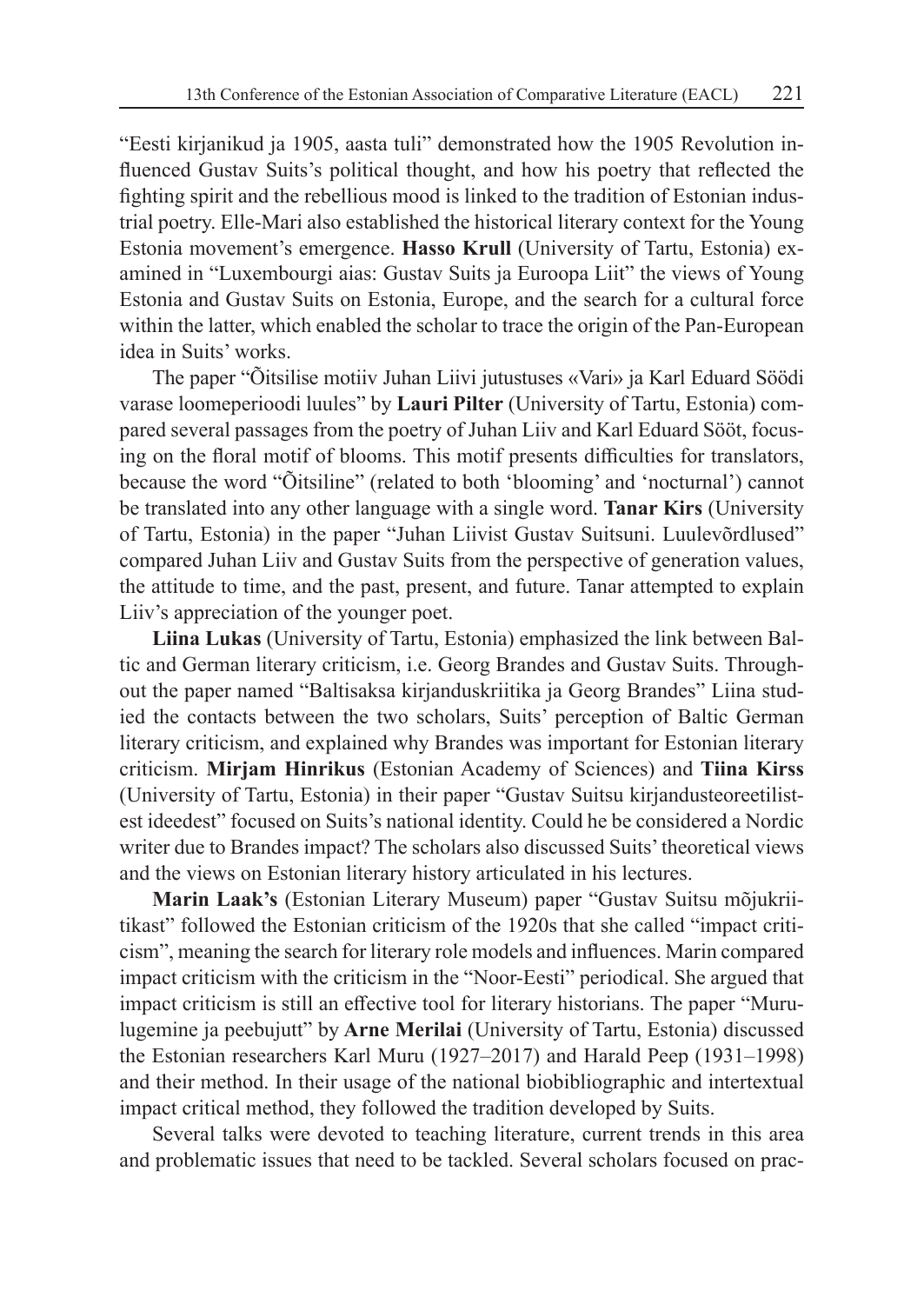tical aspects of teaching literary theory. An important tool in literary studies was presented by **Sven Vabar** (independent researcher, Estonia) in the paper "EWOD: The Online Dictionary Connecting Estonian Literature with Global Networks". He spoke on the *Estonian Writers Online Dictionary* compiled by University of Tartu, Department of Literature and Theater Studies of the Institute of Cultural Research, which primary aim was to collect and categorize the existing bibliographical data about Estonian literature and writers. After navigating the audience through the website of the dictionary, Sven stressed that this project would facilitate access to the data on Estonian literature for research endeavours outside Estonia. Sven is the managing editor of the Dictionary, while the editors-in-chief are Jüri Talvet and Arne Merilai.

**Katre Talviste** (University of Tartu, Estonia), a professor, translator, and publisher, continued her series of reports on literary pedagogy in Estonia. In Katre's paper "From Teaching What We Know Towards Teaching What We Do" it was maintained that teaching theory should be accompanied with translation into the national language and the other way round. "Twenty Years of Literature at University. An Insider's Perspective" by **Anneli Niinre (Kõvamees)** (Tallinn University, Estonia) shared the scholar's personal experience of teaching and studying literature at Tallinn university.

**Marco Pajević** (University of Tartu, Estonia) in his talk "For a Re-Appreciation of the Literary in Literary Studies" stressed the gap between language and literary studies, with the former overwhelmingly predominant in universities. Although literature is far from being in crisis due to a large number of literary TV shows popularizing literature, the value of literary studies has decreased, as well as the value of literary theory. It happens on a par with the Anglo-centric approach to world literature and comparative studies, read mostly in English. In Marco's view, the attitude to language and poetics should be re-considered. Poetics should be seen as a form of cognitive science, and language – as an access to reality, which is nothing without interpretation and context.

In the final paper, which united and summarized to a certain extent the ideas expressed by the above-mentioned presenters, **Jüri Talvet** (University of Tartu, Estonia) addressed the question whether it is possible to revitalize the humanities, and how. The answer was: partly through reworking our understanding of the canon and teaching literature. Quoting professor Talvet, 'every nation should be free to define their canon', and each has their national history of World Literature, which was demonstrated throughout the conference. Unfortunately, in the modern world, departments offering majors in comparative or world literature are few. One way out could be a new form of representing world literature in coursebooks. Jüri shared his experience of writing the 2019 book *Critical Essays on World Literature, Comparative Literature, and the 'Other'*, published by Cambridge